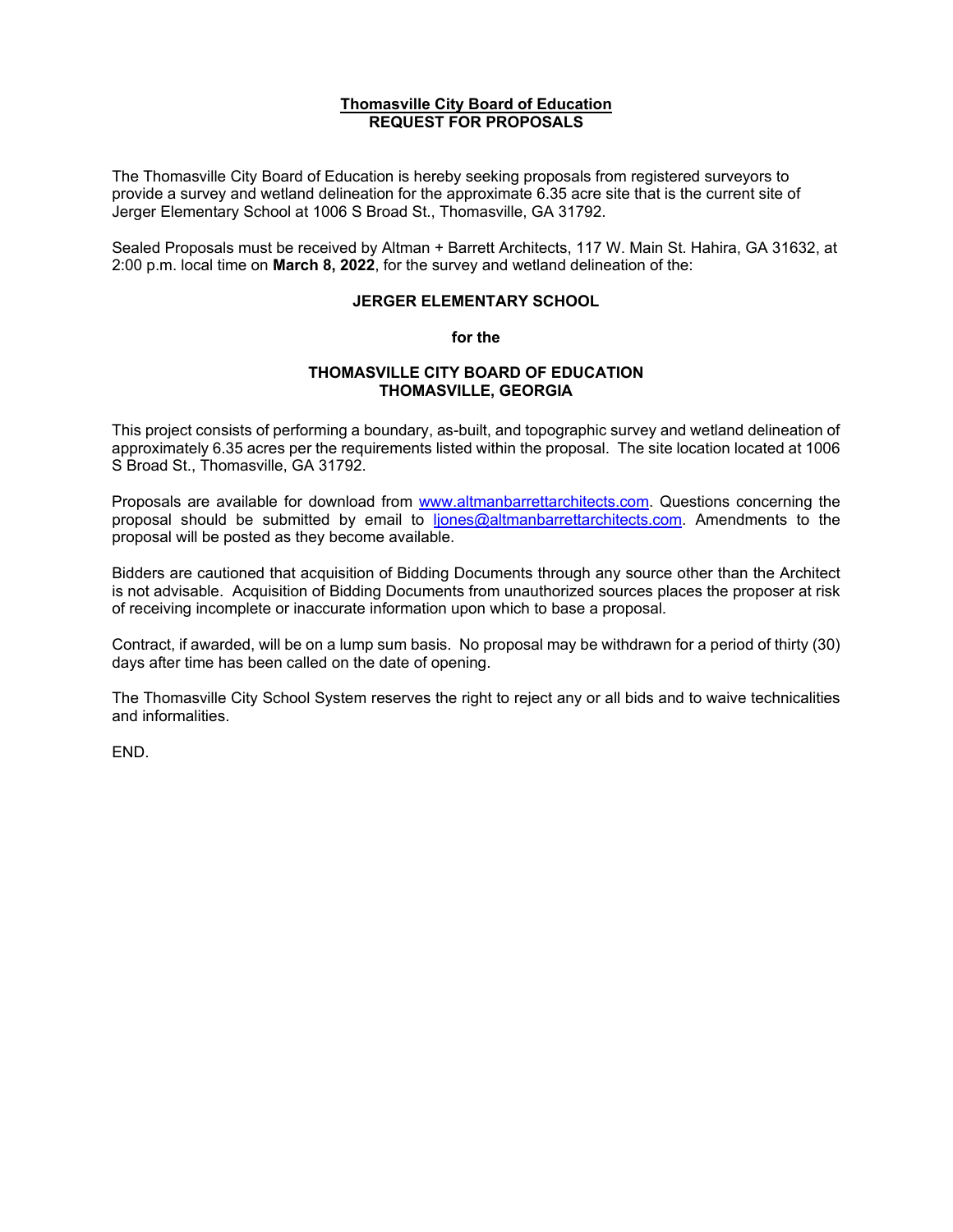### Altman + Barrett Architects

Phone: 229-585-9018 E-mail: mail@altmanbarrettarchitects.com



## **Boundary Survey Requirements**

- 1. Show bearing and distance of all property lines and adjacent right(s) of way in reference to grid north as measured in the field, traverse closed and adjusted with a minimum precision of 1'/10,000'. Horizontal datum should be based on the Georgia State Plane Coordinate System (NAD 83).
- 2. Show any recorded easements on or across property, with recording information listed.
- 3. Show flood plains and wetlands on property. Wetlands shall be identified by a wetland scientist and confirmed thru the FEMA National Wetlands Inventory GIS website. Notify the architect of any conflicts.
- 4. Show the total area in square feet and acres of the property. If the property is improved, specify the number of marked spaces (both regular and handicap). If the property is composed of all or portions of several lots or other legal subdivisions, the boundaries of each should be indicated by dotted lines and the property lot number of legal subdivision designation shown, all in sufficient detail to insure contiguity.
- 5. Show all evidence of monuments and indicate which were found or set.
- 6. Show physical evidence of any encroachments by or on adjoining property, on any easement or over setback lines with extent of such encroachment.
- 7. Identify the names of adjoining property owners on all sides of the property.
- 8. Show a legend or key of all symbols and abbreviations used on the drawing requirements.
- 9. Show the current zoning of the property, minimum building setbacks and parking requirements.
- 10. Show vicinity map of the property in relation to nearby highways or major streets.
- 11. Show north arrow and drawing scale.
- 12. All surveys must be dated and all subsequent revisions thereof must include the date of the latest revision.

# **Topographic/As-built Survey Requirements**

- 1. All survey services shall be accomplished through the use of ground based data collectors and "boots on the ground" surveying techniques. Camera, LIDAR, and other aerial or photogrammetric surveys will not be accepted.
- 2. Use 25' grid to cover entire site and extend survey 100' beyond property lines and include entire cross section of roadway.
- 3. Locate and label the following details:
	- A. Buildings: State type of structure, foundation wall material, distance to property lines and number of stories. Show the location and dimension of all improvements erected on adjoining land within 25 feet of the property.
	- B. Drives, walls, curbs and culverts: indicate type and/or surface material. Community driveways should be so identified.
	- C. Streams, ponds, ditches, wells, springs, flood plain boundaries: describe if existing.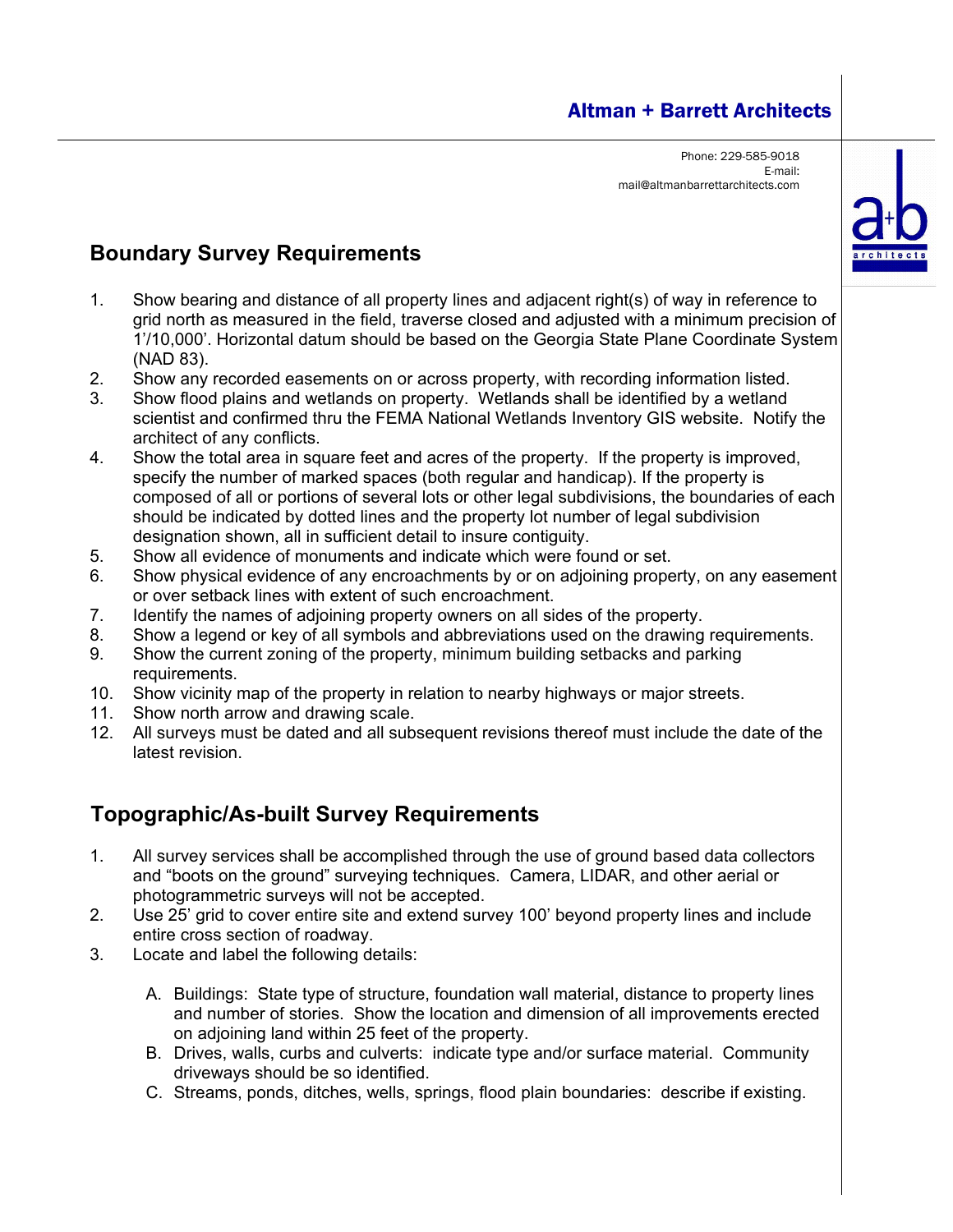- D. Existing trees (larger than 6" diameter): Show species and diameter.
- E. Fences, walls (including gates, opening, doorways, passageways, etc.), hedgerows and edges of wooded areas or other outstanding features.
- F. Public roads, through or adjacent to property: give names, right-of-way, bearings and distance of tangents and all curve data.
- 4. Describe utility systems as follows:
	- A. Locate all underground utilities on or within 100 feet of the property and the nearest connection point if outside of 100'. If underground conduits cannot be located in the field, determine the location of the conduits from available records. Locate power and telephone poles on or adjacent to the site. Show all valves, hydrants, manholes, catch basins, curb inlets, connections, pipe material and sizes.
	- B. State size and ownership, of water and gas mains.
	- C. Show utility provider contact information.
	- D. Utilize a private utility locate company in addition to utilizing the Georgia 811 service in an effort to locate underground utilities. All utilities except underground irrigation lines shall be located within the survey boundaries.
- 5. Provide benchmark using NAVD 88 datum. Also note the following elevations:
	- A. Locate any additional benchmarks set by surveyor to complete survey.
	- B. Show contours at one-foot intervals.
	- C. Show elevation of all structures, hard surfaces, and inverts to the nearest hundredth (0.01) of a foot.
	- D. Show the following elevations.
		- 1. Buildings: first floor, ground grade at corners, steps and entrances.
		- 2. Inverts at sewers and culverts: field verification required.
		- 3. Finished grade of all manholes, valve boxes, catch basins, and curb inlets.
		- 4. Roads and drives, curbs and sidewalks: along centerline sufficient to show profile.
		- 5. Roads and drives, curbs and sidewalks: Edges at 25' increments.

### **Cad Submittal Requirements**

- 1. CAD files to be submitted in AutoCAD 2004 or later format and sheet size shall be 30"X42". Submittal shall include point file and Digital Terrain Model (DTM) compatible with AutoDesk Land Desktop. If Land Desktop is used, all Land Desktop project information shall be included.
- 2. Sound Layer management shall be adhered to. At a minimum, the following components shall be placed on individual layers: major contours, minor contours, north arrow, title block, property lines, points, benchmarks, control points, boundary lines and monumentation, dimensions, asphalt & associated hatching, building lines, cable TV lines & structures, centerline, concrete & associated hatching, creeks, streams, rivers, ditches, ponds, lakes, curbing, driveways, easements, fence, fiber optic lines & structures, gas lines & structures, guard rail, Land Lot Lines, pavement markings, buildings & appurtenances, right-of-way lines, overhead & underground power & structures, railroads, sewer lines & structures, signs, spot elevations, storm pipes & structures, overhead & underground telephone lines & structures, trees, treelines, water lines & structures, wetland lines, matchlines, notes & miscellaneous text, and surface (DTM) components. Appropriate symbols, labels and text for above items to be placed on corresponding layers. Additional layers may be added if needed.
- 3. All feature layers shall have distinguishing linetypes. Title blocks, borders, and text shall be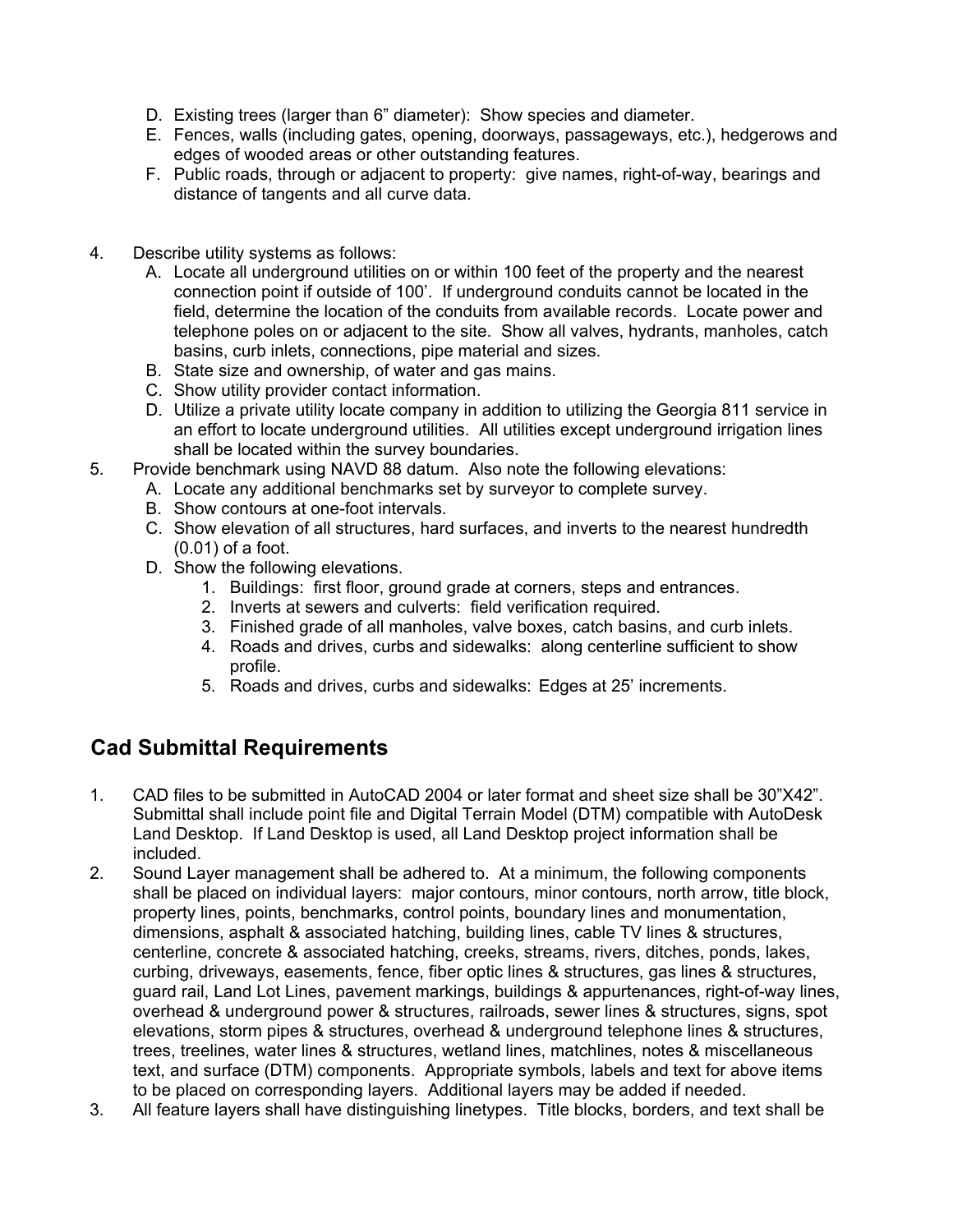continuous.

- 4. All linework to be contiguous. No broken segments or exploded linetypes.<br>5. No exploded hatching.
- No exploded hatching.

### **Additional Requirements (To Be Submitted with Proposal and Will Be Reviewed Prior to Selecting the Surveyor)**

- 1. Company History
- 2. Previous Project List (Include projects greater than 5 acres)
- 3. Estimated Survey Completion Date with submittals at 50%, 95%, and 100%.
- 4. Provide a sample CAD file (a recent survey may be used) meeting the requirements listed under CAD Submittal Requirements of this proposal.